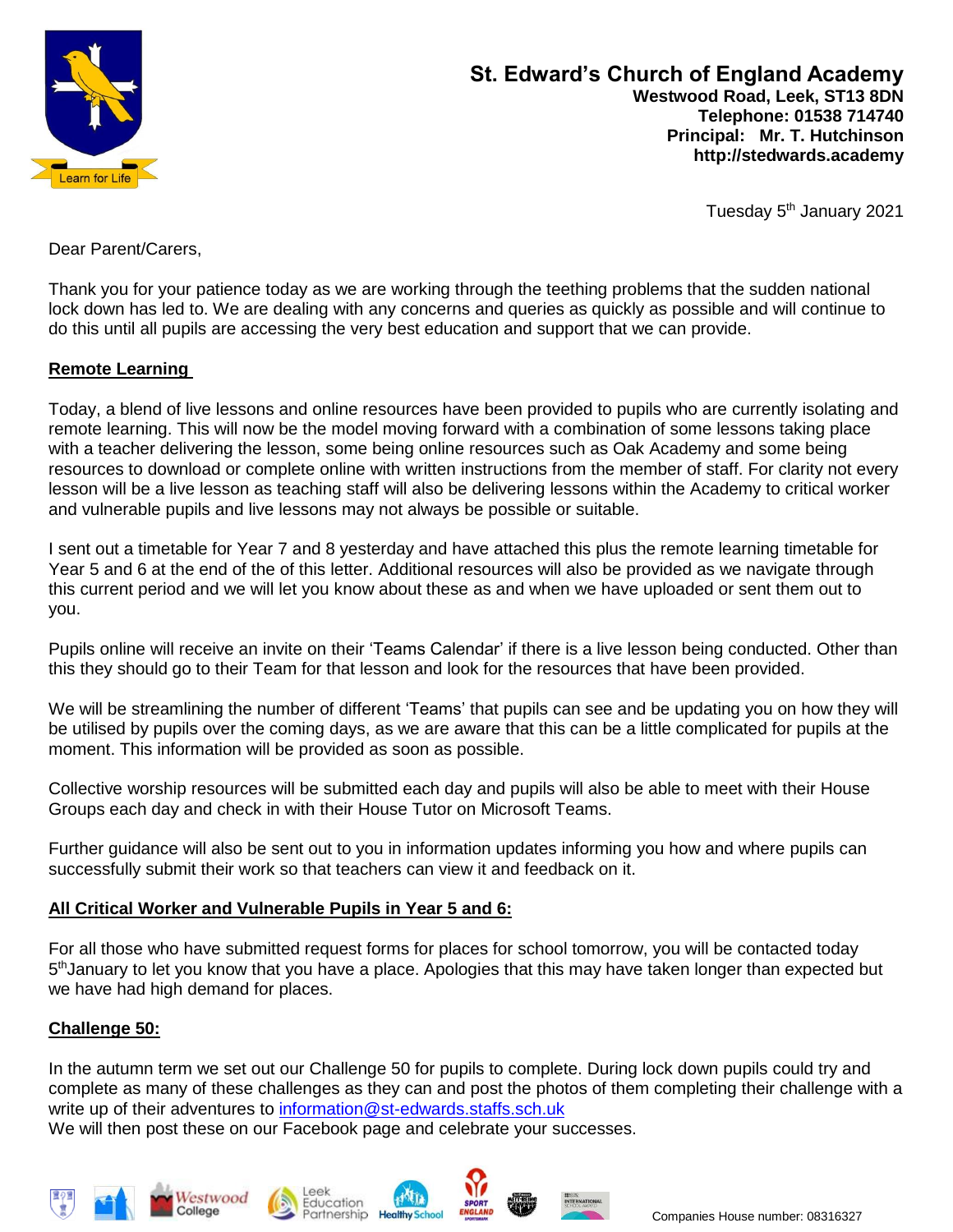## **Bus Access:**

If your child uses local authority transport to get to the Academy and will be attending as a critical worker or vulnerable please complete the link below by Midday on 6<sup>th</sup>January 2021.

## **The link can be found [here:](https://forms.office.com/Pages/ResponsePage.aspx?id=1fhjb3KZgUuT_NXvEhdWcEUHVnCbQwpIuw5ekPlmKq9UQkdSODkxOVlOSU1ZU1pEOElZVFAyMU9KTy4u)**

Buses will be operating as normal until further notice.

## **Free School Meals:**

For all parents/carers whose children are in receipt of Free School Meals we will be sending out an online form to gather information tomorrow. This will allow us to know who wants a food hamper each week at the current time. Thank you to those parents/carers who have already let us know.

#### **Contacting the Academy:**

To assist you in contacting the correct person at the Academy when you have a query, please continue to utilise the CONTACT link on the Academy website for all general and office focused enquiries. For any subject specific questions, please utilise the following addresses to access key subject specialists:

- For Maths [maths@st-edwards.staffs.sch.uk](mailto:maths@st-edwards.staffs.sch.uk)
- For English [englishst@st-edwards.staffs.sch.uk](mailto:englishst@st-edwards.staffs.sch.uk)
- For Science and Computing [scienceandcomputing@st-edwards.staffs.sch.uk](mailto:scienceandcomputing@st-edwards.staffs.sch.uk)
- For Geography, History and MF[Lhumanandlang@st-edwards.staffs.sch.uk](mailto:humanandlang@st-edwards.staffs.sch.uk)
- For RE [re-sted@st-edwards.staffs.sch.uk](mailto:re-sted@st-edwards.staffs.sch.uk)
- For Creative Studies [creativestudies@st-edwards.staffs.sch.uk](mailto:creativestudies@st-edwards.staffs.sch.uk)

## **Safeguarding**

Keeping our pupils and their families safe is our most important job.

If you have any concerns, please call First Response on 0800 131 3126 or the NSPCC on 0808 800 5000 or Childline on 0800 1111. If you need to contact us, please do so via the Contacts link on the Academy website.

There is a lot of support available to help keep your child safe online. Below are some useful links to help parents and carers:

Think You Know[:https://www.thinkuknow.co.uk/\(](https://www.thinkuknow.co.uk/)advice from the National Crime Agency to stay safe online)









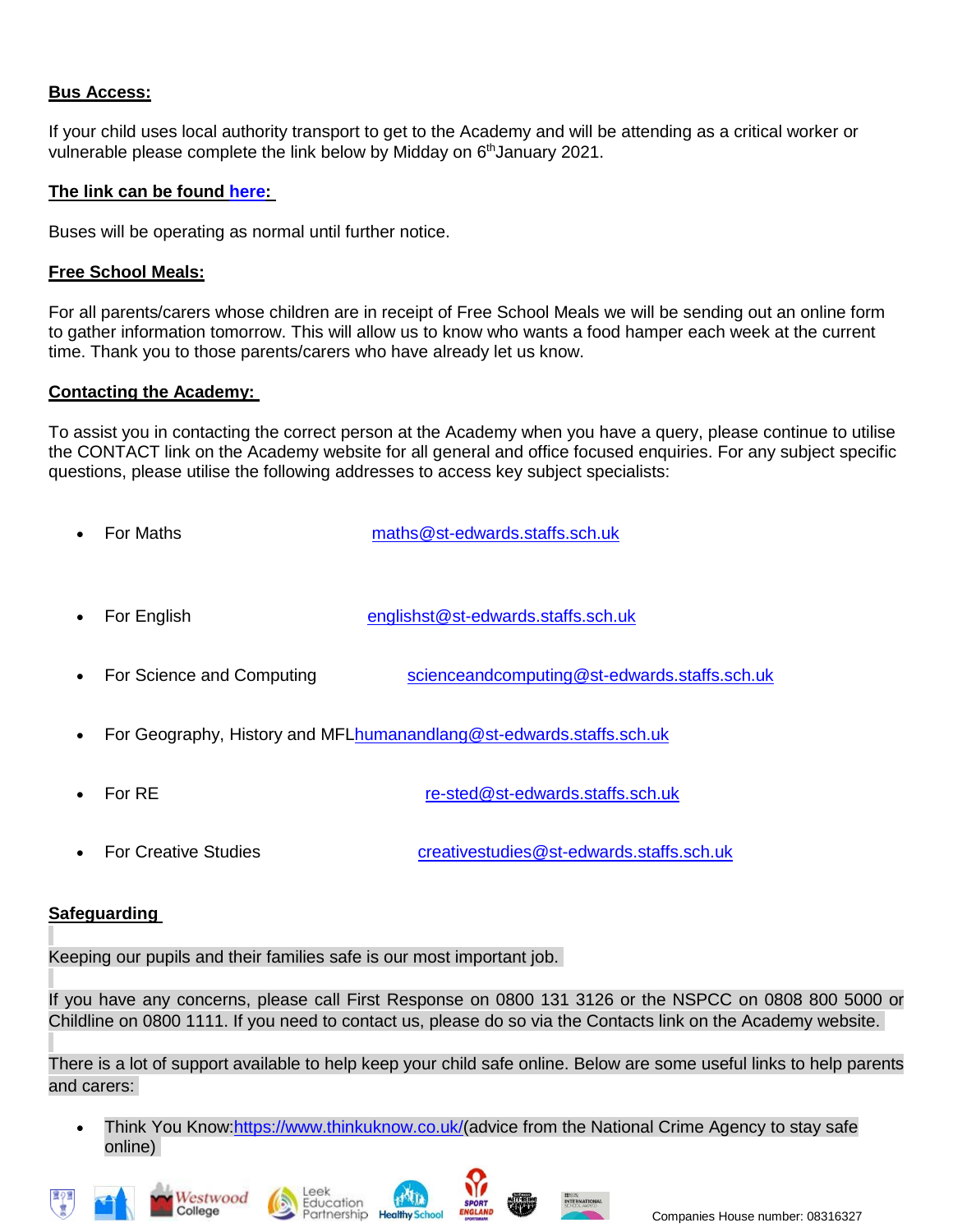- Internet Matters: https://www.internetmatters.org/(support for parents and carers to keep their children safe online)
- Parent Info[:https://parentinfo.org/\(](https://parentinfo.org/)support for parents and carers to keep their children safe online)
- LGfL[:https://www.lgfl.net/online-safety/\(](https://www.lgfl.net/online-safety/)support for parents and carers to keep their children safe online)
- Net Aware[:https://www.net-aware.org.uk/\(](https://www.net-aware.org.uk/)support for parents and carers from the NSPCC)

God bless,

Mr T Hutchinson Principal

# **January 2020: Remote Learning Timetable**

# **Year 5**

|                 | <b>Lesson</b>            | <b>Lesson</b> | Lesson <sub>3</sub>                    | Lesson                     |                                    | Lesson<br>5              | Lesson<br>6                |
|-----------------|--------------------------|---------------|----------------------------------------|----------------------------|------------------------------------|--------------------------|----------------------------|
|                 | $8.55$ am $-$<br>9.45 am | 10.30 am      | $9.45$ am $-110.55$ am $-$<br>11.45 am | 11.45 am<br>$-12.35$<br>pm | <b>Form</b>                        | 2.00 pm<br>$-2.50$<br>pm | $2.50$ pm<br>$-3.40$<br>pm |
| <b>Monday</b>   | Science                  |               | English                                | <b>Maths</b>               | <b>Time/Collecti</b><br>ve Worship |                          | Geograph                   |
| <b>Tuesday</b>  |                          | <b>PE</b>     | English                                | <b>Maths</b>               | 1.40 pm -                          |                          | History                    |
| Wednesda        | English                  |               | Science                                | <b>Maths</b>               | 2.00 <sub>pm</sub>                 | <b>Music</b>             |                            |
| <b>Thursday</b> | English                  |               | Studi<br>Creative<br>es                | Computin<br>g              |                                    | French                   | <b>Maths</b>               |
| <b>Friday</b>   | <b>Maths</b>             | English       |                                        | <b>RE</b>                  |                                    | <b>PE</b>                |                            |

# **Year 6**

|                 | Lesson                     | Lesson<br>2                 | <b>Lesson</b><br>3         | <b>Lesson 4</b>            |                                    | Lesson<br>5                | Lesson 6                 |
|-----------------|----------------------------|-----------------------------|----------------------------|----------------------------|------------------------------------|----------------------------|--------------------------|
|                 | $8.55$ am $-$<br>$9.45$ am | $9.45$ am $-$<br>$10.30$ am | 10.55 am<br>$-11.45$<br>am | 11.45 am<br>$-12.35$<br>pm | <b>Form</b>                        | $2.00$ pm $-$<br>$2.50$ pm | $2.50$ pm $-$<br>3.40 pm |
| <b>Monday</b>   | English                    |                             | <b>Maths</b>               | Creative<br><b>Studies</b> | <b>Time/Collecti</b><br>ve Worship | Science                    |                          |
| <b>Tuesday</b>  | English                    |                             | <b>Maths</b>               |                            | $1.40$ pm -<br>2.00pm              | <b>RE</b>                  | Geograph                 |
| Wednesda        | <b>Maths</b>               |                             | English                    | Computin<br>g              |                                    | <b>PE</b>                  | <b>Music</b>             |
| <b>Thursday</b> | <b>Maths</b>               |                             | English                    |                            |                                    | Science                    | French                   |
| <b>Friday</b>   | History                    |                             | <b>Maths</b>               | <b>PE</b>                  |                                    | English                    |                          |